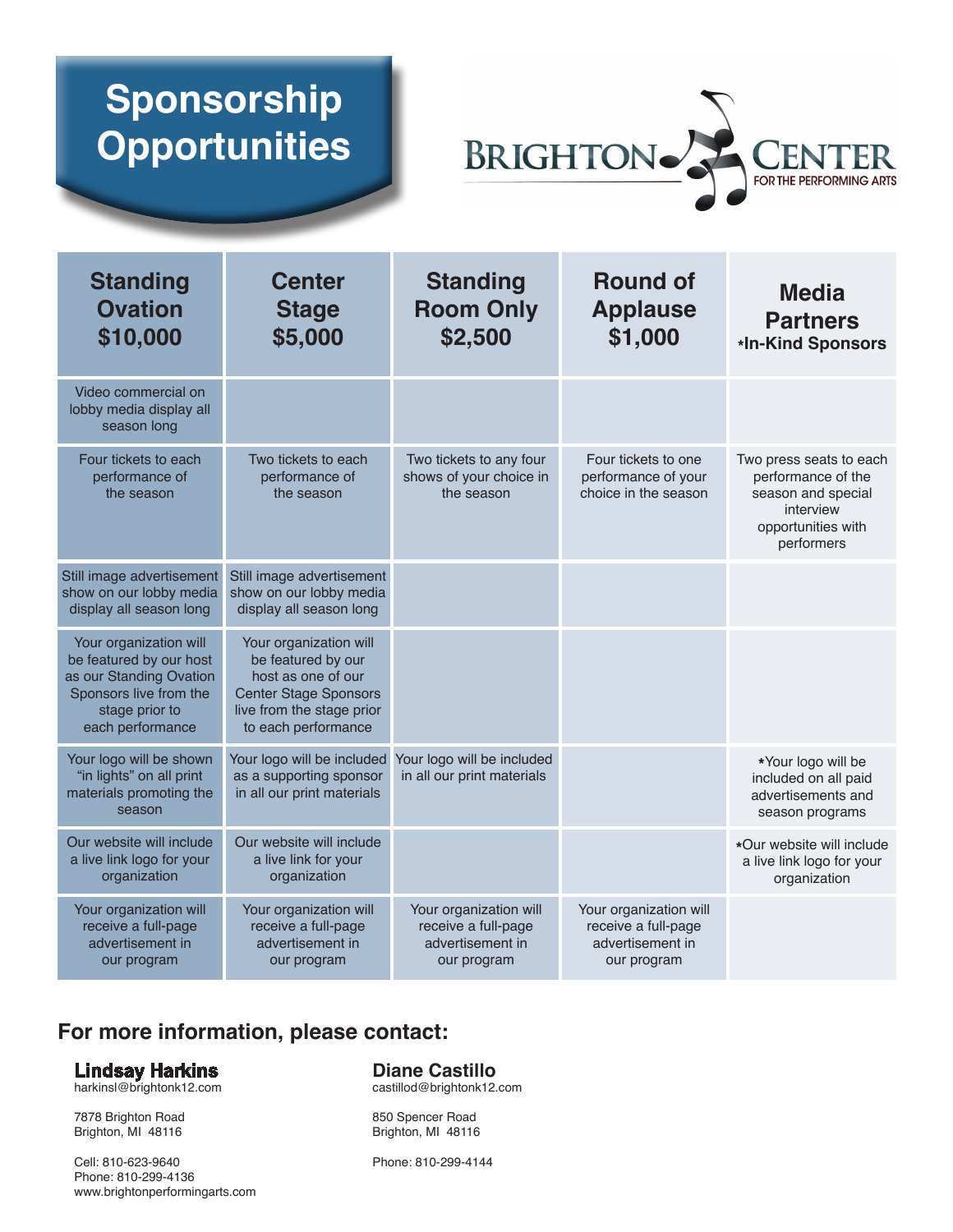



### Sponsor Agreement

Yes! I/we are happy to participate as a Brighton Center for Performing Arts sponsor. Please be sure to circle your level of participation below.

| Standing Ovation (\$10,000)<br>Inside Front Cover $+$ (\$250)                                                                         |                                       | Outside Back Cover + (\$500)                                                                                                                                                   |                                       | Inside Back Cover + (\$250) | Center Stage (\$5,000) Standing Room Only (\$2,500) Round of Applause (\$1,000) |
|---------------------------------------------------------------------------------------------------------------------------------------|---------------------------------------|--------------------------------------------------------------------------------------------------------------------------------------------------------------------------------|---------------------------------------|-----------------------------|---------------------------------------------------------------------------------|
| Season Program Book:                                                                                                                  |                                       |                                                                                                                                                                                |                                       |                             |                                                                                 |
|                                                                                                                                       | Half Page (\$500)                     | 1/ <sub>4</sub> Page (\$300)                                                                                                                                                   | Ad Design (\$100)                     |                             |                                                                                 |
| <b>Other Options:</b>                                                                                                                 |                                       |                                                                                                                                                                                |                                       |                             |                                                                                 |
| Program Insert (\$500 per preformance)                                                                                                |                                       |                                                                                                                                                                                | Display Table (\$250 per performance) |                             | Friends of the BCPA (donation)                                                  |
| Enclosed is my/our Commitment of \$                                                                                                   |                                       |                                                                                                                                                                                | by:                                   |                             |                                                                                 |
| Card Number                                                                                                                           |                                       | <b>Security Number</b>                                                                                                                                                         |                                       |                             | Exp Date                                                                        |
| Name as it appears on card                                                                                                            |                                       | Signature of Cardholder                                                                                                                                                        |                                       |                             |                                                                                 |
| Invoice me/us at the address below<br>Please List me/us in the Following Way:<br>Company Name as it should appear on all publications |                                       | _ CHECK OR MONEY ORDER (Made payable to Brighton Center for Performing Arts)<br>Live are unable to participate as a sponsor. However, enclosed is a SPECIAL CONTRIBUTION OF \$ |                                       |                             |                                                                                 |
| Contact Person Name and Title:                                                                                                        |                                       |                                                                                                                                                                                |                                       | Email                       |                                                                                 |
| Address:                                                                                                                              | City                                  | State                                                                                                                                                                          |                                       | Zip                         |                                                                                 |
| Telephone                                                                                                                             |                                       | Fax                                                                                                                                                                            |                                       | Website                     |                                                                                 |
| Sponsor Authorized Signature                                                                                                          |                                       | Date                                                                                                                                                                           |                                       |                             |                                                                                 |
| Please return your form to:                                                                                                           |                                       |                                                                                                                                                                                |                                       |                             |                                                                                 |
| Lindsay Harkins<br>harkinsl@brightonk12.com                                                                                           | 850 Spencer Rd.<br>Brighton, MI 48116 | Phone: 810-299-4136<br>www.brightonperformingarts.com                                                                                                                          |                                       | <b>BRIGHTON</b>             |                                                                                 |